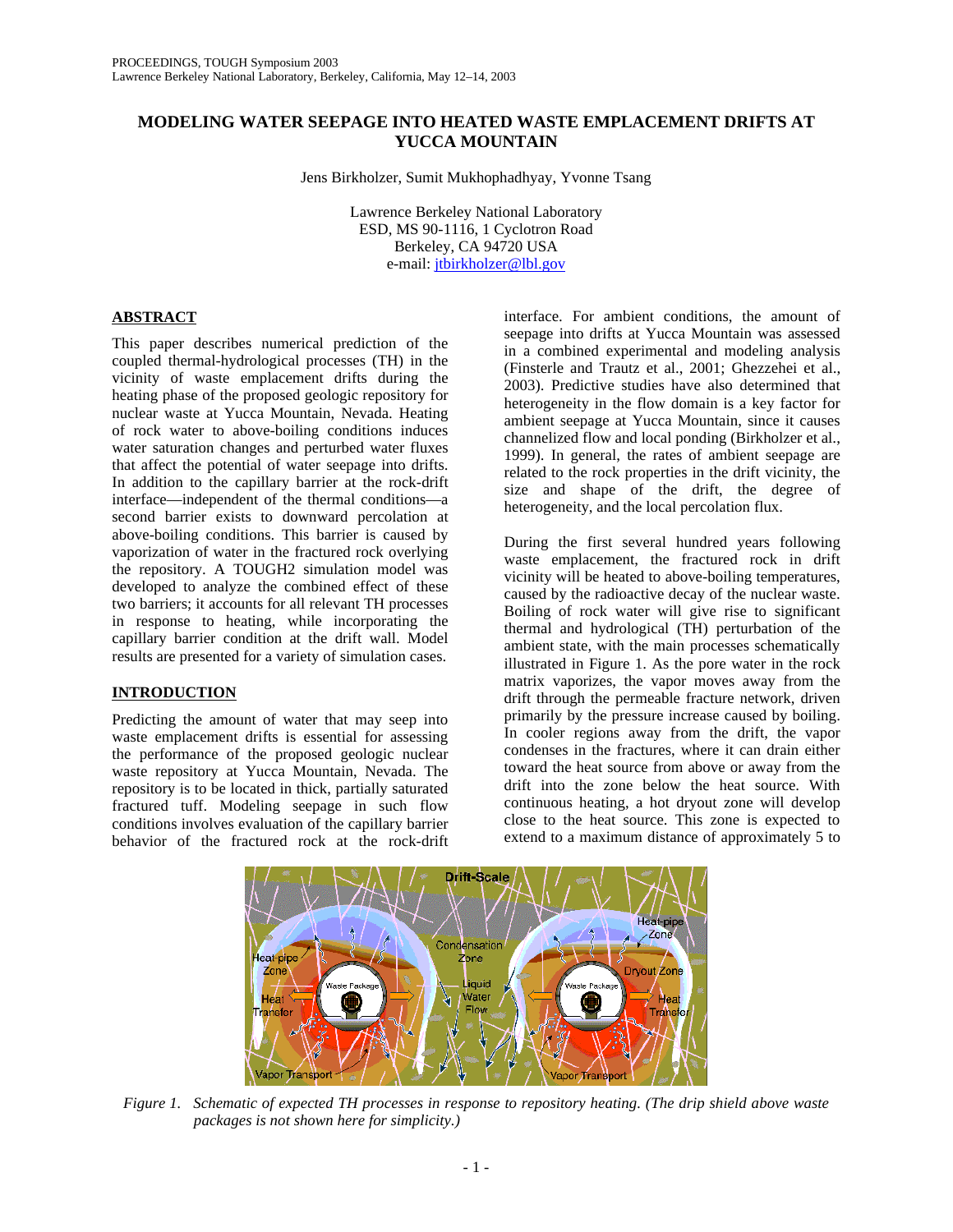10 m from the drift wall. Since water percolating down towards the repository will be subject to vigorous boiling, this dryout zone forms an effective vaporization barrier that limits seepage, in addition to the capillary barrier at the rock-drift interface. On the other hand, condensed water will form a zone of elevated water saturation above the rock dryout zone. Water from this zone may be mobilized to flow rapidly down towards the drift. This effect may promote seepage, particularly at later times when rock temperatures have decreased below boiling.

While in various model studies have investigated the thermal-hydrological conditions in the unsaturated "hot" environment at Yucca Mountain (e.g., Pruess et al., 1990; Buscheck al al., 2002), the magnitude and evolution of seepage at Yucca Mountain have not been explicitly addressed in these studies. Therefore, in this paper, the combined effect of vaporization and capillary barriers on "thermal seepage" (i.e., seepage during the time that flow is perturbed due to heating) is evaluated with a heterogeneous drift-scale dualpermeability process model. The conceptual framework for describing the TH conditions is based on models that accurately represent the thermal response of large *in situ* heater tests (Birkholzer and Tsang, 2000). The specific modeling framework for seepage, however, is consistent with the method employed in the ambient seepage studies cited above (Birkholzer et al., 1999; Ghezzehei et al., 2003). The key elements in this method—fracture permeability heterogeneity, weak capillary strength, and the effect of discrete fractures at the drift wall—have all been included in the thermal seepage model.

The thermal seepage model is applied to several simulation cases that cover the expected range of TH conditions at Yucca Mountain. Transient seepage rates during the period of enhanced temperatures are directly calculated from the model and compared to the respective seepage rates at ambient conditions. The model simulations cover a time period of 4,000 years after emplacement.

### **MODELING APPROACH**

#### **Conceptual Framework**

Modeling of the TH processes in the fractured rock is conducted using the EOS4 module of TOUGH2. TOUGH2-EOS4 simulates the coupled transport of water, water vapor, air, and heat. It accounts for the movement of gaseous and liquid phases, transport of latent and sensible heat, phase transition between liquid and vapor, and vapor pressure lowering. Fractured rock is treated as a dual-permeability domain, where the fractures and the rock matrix are represented as two separate, overlapping continua (Doughty, 1999).

The seepage part of the model incorporates several conceptual elements that are important for ambient seepage (Birkholzer et al. 1999; Ghezzehei et al. 2003). A stochastic continuum model is implemented for fractures near the drift that considers the smallscale variability of permeability to account for flow channeling. Fracture permeability is represented as a stochastic field, with spatial variability estimated from small-scale air-permeability testing. Another key element of the model is a comparably small capillary-strength parameter close to the drift wall, derived from inverse modeling of niche liquid-release tests (Ghezzehei et al., 2003). Finally, a specific seepage boundary condition is implemented at the rock-drift interface. The circular-shaped drift is represented as an open cavity with a zero capillarystrength parameter. While not explicitly simulated, the effect of small-scale wall roughness and/or small fractures cutting into the opening is accounted for by setting the length of the last vertical connection between the drift interface and the adjacent gridblock representing the fracture continuum to 0.05 m. The choice of this distance affects seepage because no horizontal flow can occur within 0.05 m of the wall. Seepage from the rock matrix into the drift is unlikely because of the strong capillarity and low permeability of the matrix; thus, seepage from the matrix is not considered in the thermal seepage model. In this model, water that seeps into the drift is collected without further consideration of the flow processes that may occur within the open cavity. (Modeling of in-drift flow processes is not relevant for the scope of this study.

#### **Model Domain and Boundary Conditions**

The TH behavior of the fractured rock is simulated in a two-dimensional (2-D) vertical model domain perpendicular to the drift axis. (A fully threedimensional (3-D) simulation of drift-scale coupled processes is not feasible because of computational limitations.) The TH simulation requires a large vertical model domain because the thermally disturbed zone extends far into the overlying and underlying geological units. Also, with the focus on near-drift conditions, it is important to represent the drift vicinity with refined discretization. The main deviations between a 3-D and a 2-D model occur at the end of each emplacement drift and at the edges of the repository. Such effects—and those additional effects stemming from heat output variation and emplacement-time differences between individual waste packages—are accounted for by considering several sensitivity cases for the thermal load. Also note that, with respect to the effectiveness of the capillary barrier for seepage into drifts, a 2-D representation is more critical in most cases of heterogeneous fracture permeability fields because the potential diversion of flow in the third dimension is neglected.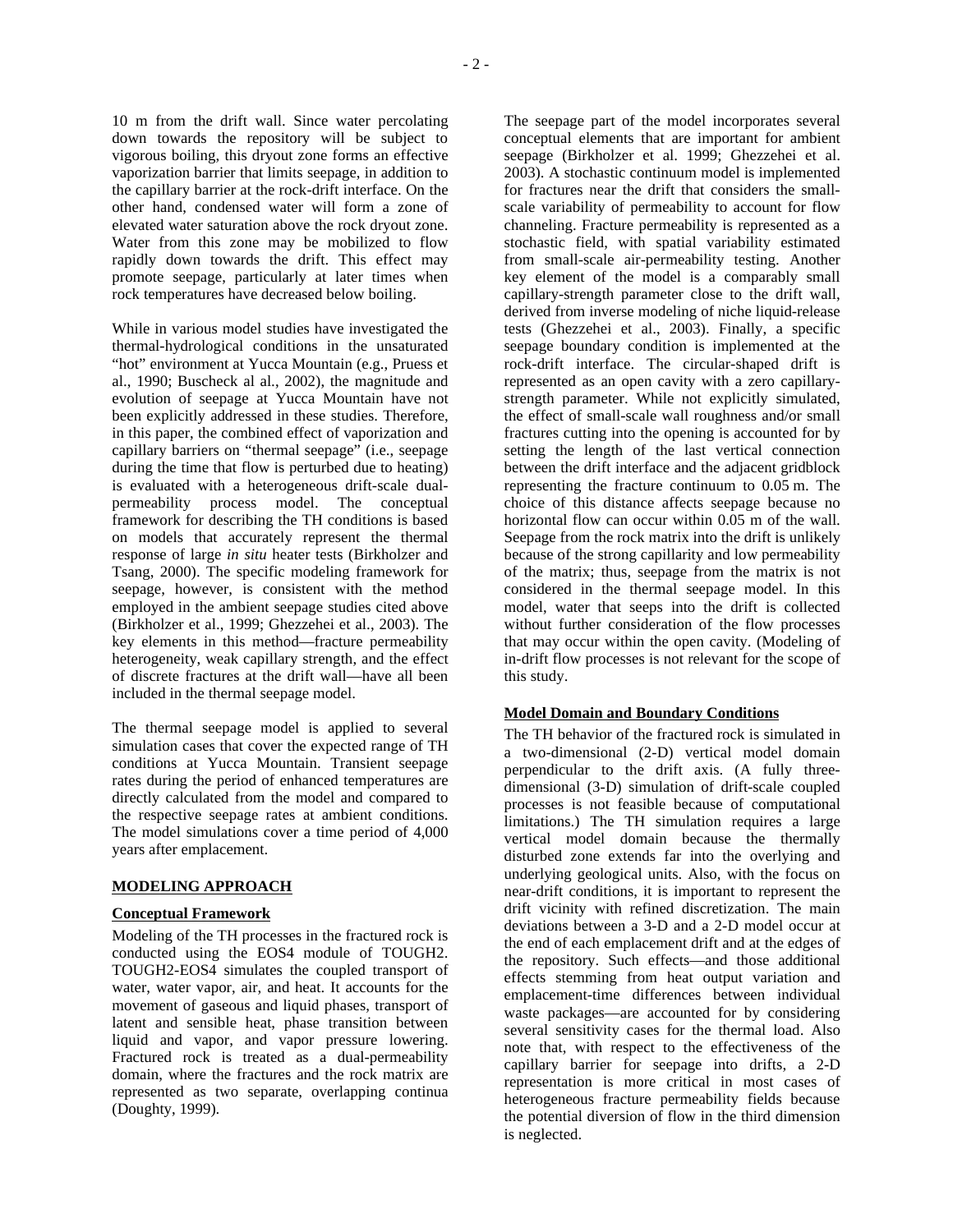In the vertical direction, the ground surface of Yucca Mountain is taken as the top model boundary. The water table below the repository is used as the bottom boundary. To increase the computational efficiency of the simulation runs, we apply symmetry assumptions for reduction of the model domain in the lateral direction, perpendicular to the drift axis. The current repository design of parallel drifts spaced at 81 m can be represented as a series of symmetrical, identical half-drift models with vertical no-flow boundaries between them. Thus, the numerical mesh can be reduced to a half-drift model with a width of 40.5 m, extending from the drift center to the midpoint between drifts (see close-up view of repository units in Figure 2). Different cross sections (submodels) are studied, depending on the location of the repository drifts. For example, the cross section depicted in Figure 2 has the emplacement drift located in the Topopah Spring Tuff middle nonlithophysal unit (Tptpmn).



*Figure 2. Close-up view of discretization of drift vicinity in the thermal seepage model.* 

Both the top and bottom boundaries are treated as Dirichlet-type conditions with specified constant temperature, gas pressure, and liquid saturation values. The ground surface of the mountain at the top of the model domain is represented as an open atmosphere. The water table at the bottom of the model domain is represented as a flat, stable surface. Surface infiltration, as discussed below, is applied using a source term for the first rock gridblocks at the

top boundary. The thermal load of the waste packages is placed into the appropriate model elements in the open drift. An average linear thermal load is assumed that decreases with time as a result of the radioactive decay. All lateral boundaries are noflow boundaries for water, gas, and heat.

### **Simulation Cases**

Many different simulation runs with different parameter values are performed to cover the expected range of uncertainty and variability in these parameters. Parameters that are varied are those expected to impact seepage during the thermal period—e.g., thermal-operating mode and percolation flux. Temperature conditions, for example, are expected to vary considerably in the repository, arising from heat output variation among individual waste packages, emplacement-time differences among repository sections, and three-dimensional (3- D) edge effects. Therefore, three different thermal operating modes are analyzed in this study. "Reference mode" denotes a thermal load representative of the average thermal conditions for the current repository design, resulting in maximum rock temperatures above the boiling point of water for several hundred years close to the emplacement drifts. The other thermal-operating modes are studied as sensitivity cases, resulting in rock temperature conditions that can be as high as  $140^{\circ}$ C (for the socalled "high-temp" mode) or that will barely exceed boiling temperature (for the so-called "low-temp mode").

Surface infiltration at Yucca Mountain is also expected to vary significantly in space, and it will be affected by future climate changes. In this study, three climate periods are assumed, with average infiltration values of 6 mm/yr for the present-day climate (up to 600 years from now), 16 mm/yr for the monsoon climate (600–2,000 years from now), and 25 mm/yr for the glacial transition climate (more than 2,000 years from now). Within the unsaturated zone, downward flow is mostly defined by the amount and spatial variability of surface infiltration. However, there may be additional flux variation as a result of heterogeneity in rock properties, flow diversion, and flow focusing. The boundary flow values imposed at the top of the thermal seepage model must accommodate these additional effects to cover the resulting range of percolation fluxes within the repository units. This is achieved by multiplying the average infiltration rates by factors of five, ten, and 20, giving percolation values of 125 , 250, and 500 mm/yr, respectively, for the glacial transition climate. For convenience, the above factors of 5, 10, and 20 are referred to hereafter as flow focusing factors, though these factors also account for flow uncertainty and variability.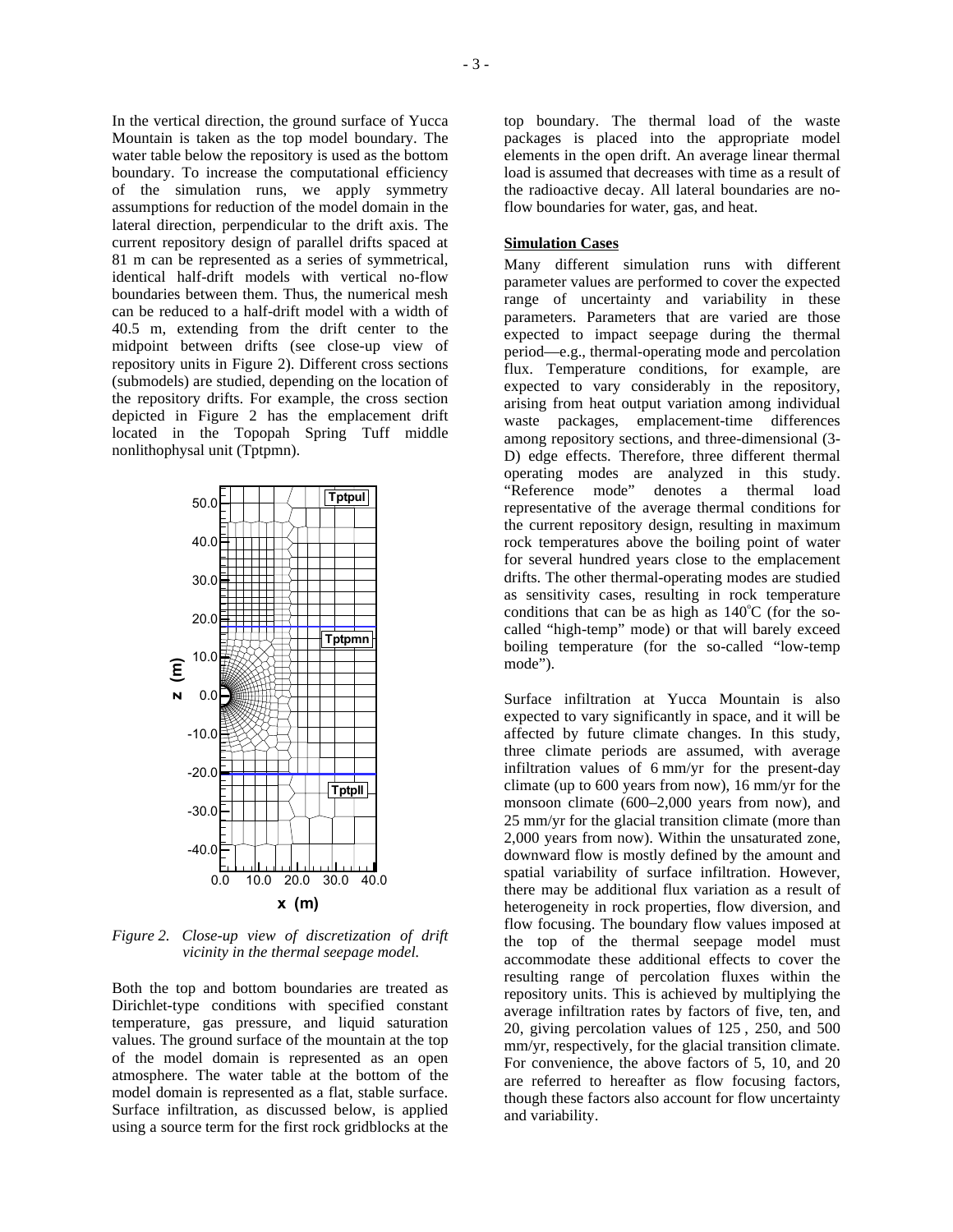Note that rock properties relevant for thermal seepage have also been varied in a sensitivity study not presented in this paper. These rock properties for thermal seepage are the permeability, the capillarystrength parameter, and the thermal conductivity of the fractured rock in the drift vicinity. The first two parameters significantly affect the diversion capacity of the fractured medium at the rock-drift interface. The last parameter is important for the thermal conditions in the drift vicinity. All other parameters, and all parameters in those geologic units away from the repository drifts, remain unchanged, with their values defined from mountain-scale calibration.

#### **MODEL RESULTS**

For the reference thermal mode, the heat generated from the waste canisters results in maximum rock temperatures at the drift wall between  $120^{\circ}$ C and  $130^{\circ}$ C, depending on the amount of percolation considered (see Figure 3). For the simulation run without flow focusing, the period of above-boiling rock temperature is about 1,000 years. Increasing the percolation flux has considerable impact on the temperature evolution. Elevated infiltration as a result of flow focusing leads to cooler temperatures and a shorter boiling period. Strong heat-pipe signals (with temperatures remaining at boiling) become particularly evident for flow focusing factor 20, where the infiltration fluxes imposed at the top model boundary are 120, 320, and 500 mm/yr, respectively, for the three climate periods.



*Figure 3. Rock temperature at the drift wall for different flow-Focusing factors and reference mode thermal load.* 

Thermally induced movement of water and gas occurs primarily in the fractures. As rock water in the matrix boils off, vapor is driven into the fractures and away from the boiling zone. Condensation causing water saturation to build up may lead to elevated water fluxes in the fractures. The fracture saturation contours and flux vectors in Figure 4 illustrate this

behavior. Example results are presented for the reference thermal mode and a simulation run without flow focusing. Note that three realizations of stochastic permeability fields have been simulated in this study; one is chosen in Figure 4.



*Figure 4. Fracture saturation and liquid flux vectors for reference thermal load* 

The fracture saturations show a dryout zone extending about 5 m above the drift crown at 100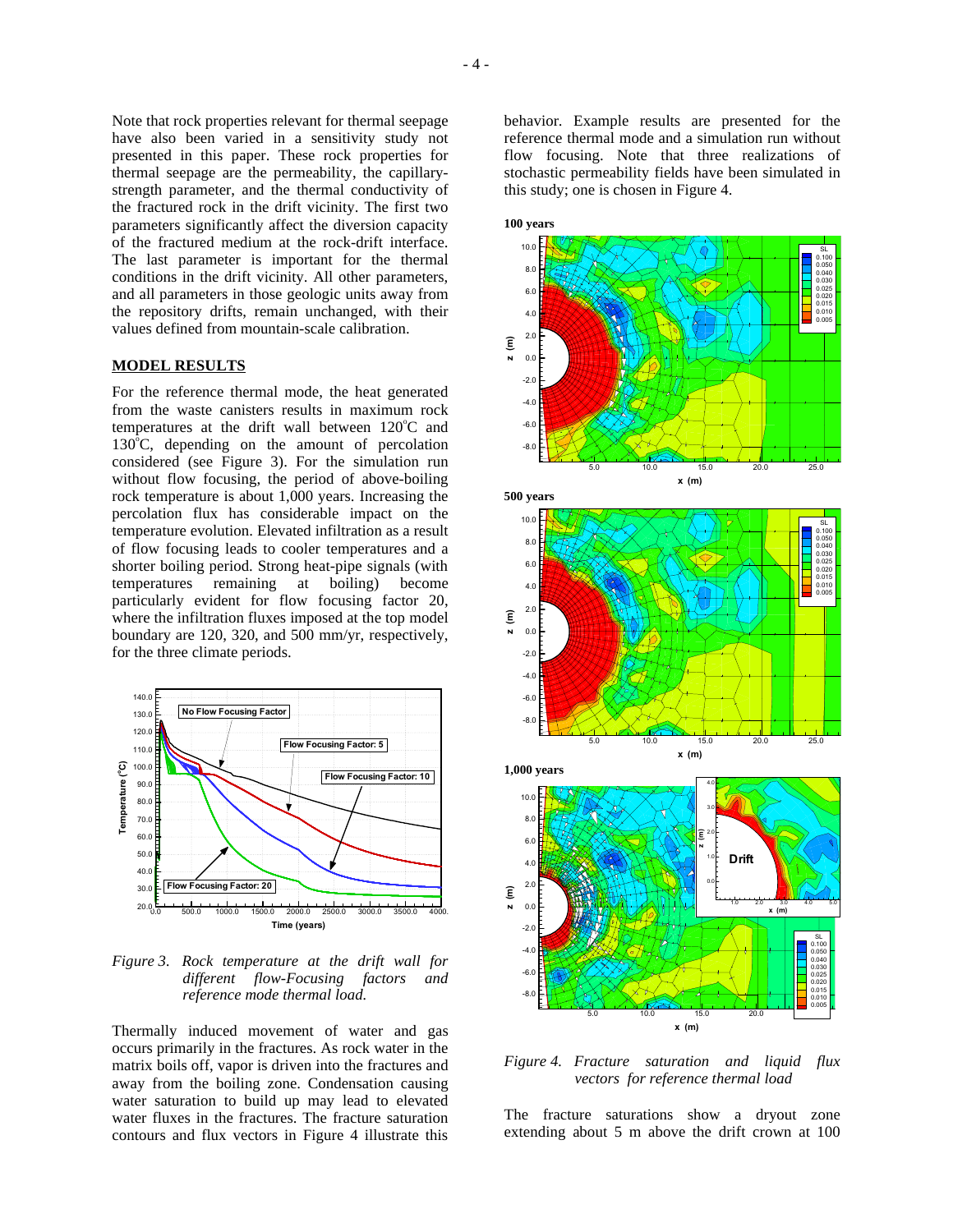years after emplacement. Water that percolates downward is mostly diverted around this dryout zone, effectively removing water from the drift vicinity. Outside of the dryout zone, water saturation builds up as a result of condensation. Although this saturation buildup involves only changes of a few percent on average, it is enough to increase water fluxes considerably from the ambient downward flow (the magnitude of undisturbed downward flow corresponds to the small vertical flux vectors far away from the drift). Heterogeneity of permeability gives rise to significant variation in fracture saturation and water flux. However, the effect of flow channeling is not strong enough to allow significant penetration of water into the dryout zone. It appears that the vaporization barrier is fully effective as long as rock temperature is above boiling, despite the permeability variation. At 500 years, similar flow processes occur, but the magnitude is smaller. The strongest flux perturbation occurs at early heating stages when the thermal load is intense.

At 1,000 years, the flow regime is in a transition state from a thermally perturbed system to an ambient system. The dryout zone has receded to a very small region around the drifts, and no saturation buildup is visible outside of this region. At even later times, the fractures close to the drift wall start rewetting. Whether seepage occurs for "wet" conditions at the drift wall depends on the capillary barrier capability at the rock-drift interface.

The following figures demonstrate the combined effectiveness of the vaporization barrier and the capillary barrier during the thermally perturbed time period. Only such simulation cases are presented that are likely to have seepage conditions (i.e., high percolation fluxes). In general, seepage is possible only when (a) water arrives at the drift wall, depending on the vaporization impact, and (b) the saturation at the drift wall exceeds a given threshold value, defined by the zero capillary condition in the drift and the 0.05 m vertical connection. Figure 5 shows the evolution of fracture saturation at all grid blocks adjacent to the drift wall for a simulation case with a flow focusing factor of 10. The saturation curves in Figure 5 demonstrate that no water arrives at the drift during the boiling period. As rock temperature decreases and the first stepwise change in infiltration occurs at 600 years, the saturation values build up strongly, while significant variability in saturation becomes evident.

The evolution of seepage into drifts for this case is given in Figure 6. The magnitude of seepage is provided in percent, relative to the total liquid flux percolating with constant top boundary flow rate through an area corresponding to the footprint of the drift. The transient curve of thermal seepage is to be compared with the ambient seepage percentage, which is also depicted in Figure 6. Ambient seepage was evaluated by running the thermal seepage model without thermal load until a steady state was achieved, separately for each climate period. As a result of the saturation increases, seepage starts to occur at about 1,400 years after waste emplacement, while still in the monsoon climate period (Figure 6). With the stepwise increase of infiltration at 2,000 years, the seepage percentage increases considerably, and water starts to seep at a second location along the drift wall. At the end of the simulation period, the thermal seepage percentage is at 17%, slightly smaller than the long-term ambient value of 20% for a 250 mm/yr percolation flux. Apparently, the flow system at 4,000 years is still adjusting to the infiltration change at 2,000 years; a steady-state situation has not been reached.



*Figure 5. Fracture saturation along the drift periphery for reference thermal mode and flow focusing factor 10* 



*Figure 6. Seepage percentage for reference thermal mode and flow focusing factor 10* 

Note that the long-term ambient seepage from steadystate simulation runs performed with the present-day infiltration rate—i.e., 60 mm/yr—is zero. In other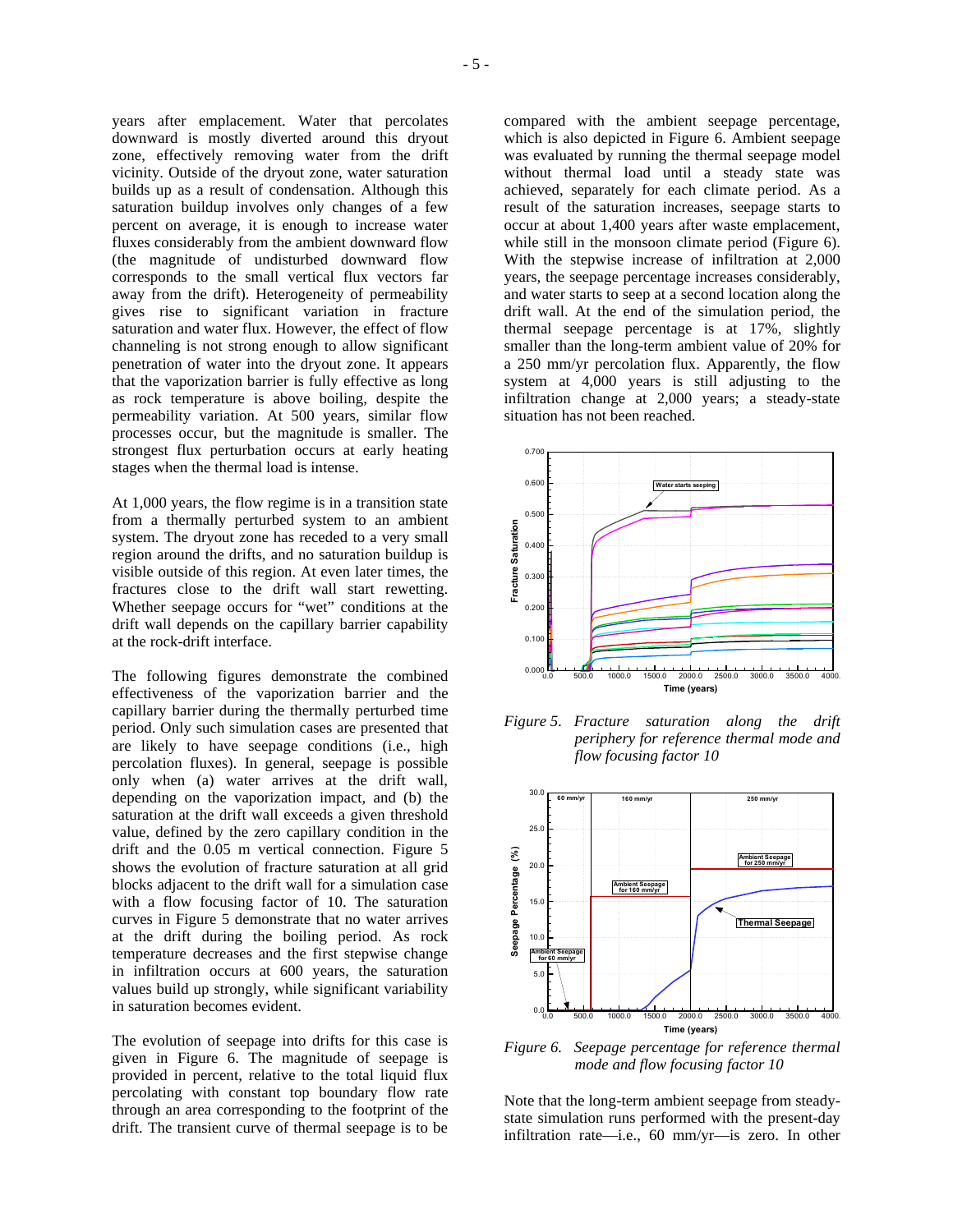words, even without heating of the repository, the capillary barrier at the drift wall is predicted to be fully effective during the first 600 years after waste emplacement. That no water arrives at the drift wall during these first 600 years as a result of the vaporization barrier provides additional confidence, as two fully effective barriers operate simultaneously and independently.

The following figures show the evolution of thermal seepage for other simulation cases. Figure 7 presents results for the second realization of the random permeability field. Figure 8 demonstrates the effect of different thermal loads. Finally, Figures 9 and 10 give results for flow focusing factors of 5 and 20, respectively.



*Figure 7. Seepage percentage for reference thermal mode and flow focusing factor 10 (realization 2)* 



*Figure 8. Seepage percentage for different thermal modes and flow focusing factor 10* 



*Figure 9. Seepage percentage for reference thermal mode and flow focusing factor 5* 



*Figure 10. Seepage percentage for reference thermal mode and flow focusing factor 20* 

Figures 7 though 10 show considerable differences with respect to the magnitude and the evolution of thermal seepage. For example, the magnitude of seepage is much smaller in Figure 7 compared to Figure 6, a difference that can be attributed entirely to study of a different random permeability field. In Figure 8, thermal seepage for the low-temp mode starts several hundred years earlier than in the other cases, as a result of less effective vaporization of water, whereas the reference mode and the high-temp mode give almost identical results with respect to thermal seepage. This is because the temperature difference between the two latter thermal-load cases has almost vanished at the time when thermal seepage first occurs. Figures 9 and 10 demonstrate the importance of the overall percolation flux in the model domain. Thermal seepage starts much later and is smaller in magnitude for the flow focusing factor 5 case compared to the factor-20 case.